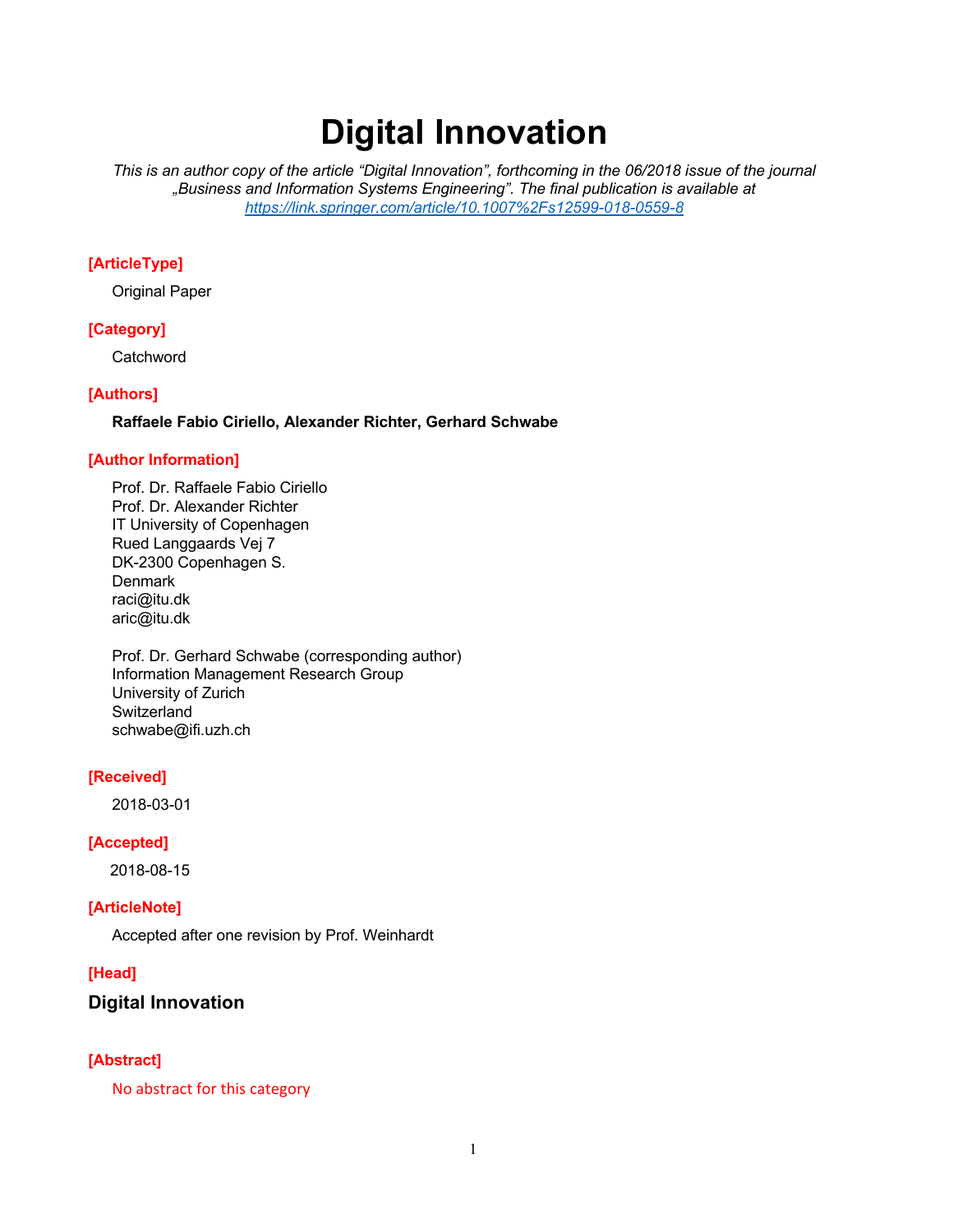### **[Keywords]**

Digital innovation, Innovation practices, Digital platforms

### **[Main Text]**

l

### 1 Introduction

Digital technologies contribute to the transformation of large parts of our economy and society. Not only do the five most valuable companies in the world belong to the digital sector<sup>1</sup>, also the nature of innovation itself has undergone a digital transformation. The importance of classical product innovations has been reduced in favor of new business models enabled by digital technology platforms. Besides transforming business models, digital innovation also leads to a changing entrepreneurial culture: Digital ventures can grow at a massive rate and scale (Huang et al. 2017) and founders can create temporary monopolies or oligopolies with less external capital (Kurz 2017). Whether this will increase or decrease social welfare, employment rates, and overall quality of life is subject to ongoing debate (cf. Brynjolfsson and McAfee 2013; Davenport and Kirby 2015).

Digital innovation is no longer just the business of software companies. As software is a key differentiating component and an innovation enabler in most products, processes, or services of today, digital innovation is now practiced by an increasing number of companies (Svensson and Taghavianfar 2015; Yoo et al. 2012). For many companies, it is a particular challenge to move away from just regarding IT as a commodity (like Carr framed it in his well-known essay "IT doesn't matter" (Carr, 2003)) or as a machinery to keep the business running. Rather, they have to find a way to align the mandate of providing a stable and predictable IT environment for their current business with the exploration of new opportunities offered by a fast-changing digital and economic environment. For example, the car manufacturer Tesla Inc. uses digital technologies for over-the-air software updates and remote diagnostics to automatically identify issues of the car and schedule service center appointments or send mobile technicians<sup>2</sup>. Besides the digital enrichment of technical components in the car, this digital transformation of car services also means a fundamental shift in the business model of traditional car manufacturing, e.g., in the way garages and related services are offered to the customer.

So, what is "digital innovation" and what is really different about an innovation carried out with and for digital technologies? How can an organization advance its digital innovation capabilities? And how can those digital innovations then be implemented within the IT-department of an organization? The subsequent sections address these questions before we conclude by outlining a path for further research on digital innovation.

<sup>1</sup> As per December 31st 2017, the five biggest companies in the world by market capitalization were: Apple Inc., Alphabet Inc., Microsoft, Amazon.com, and Facebook. See https://en.wikipedia.org/wiki/List\_of\_public\_corporations\_by\_market\_capitalization#2017 (last accessed on August 30th, 2018).

<sup>&</sup>lt;sup>2</sup> "The Future of Tesla Service" https://youtu.be/PBbzOBQmk-0 (last accessed on August 30th, 2018)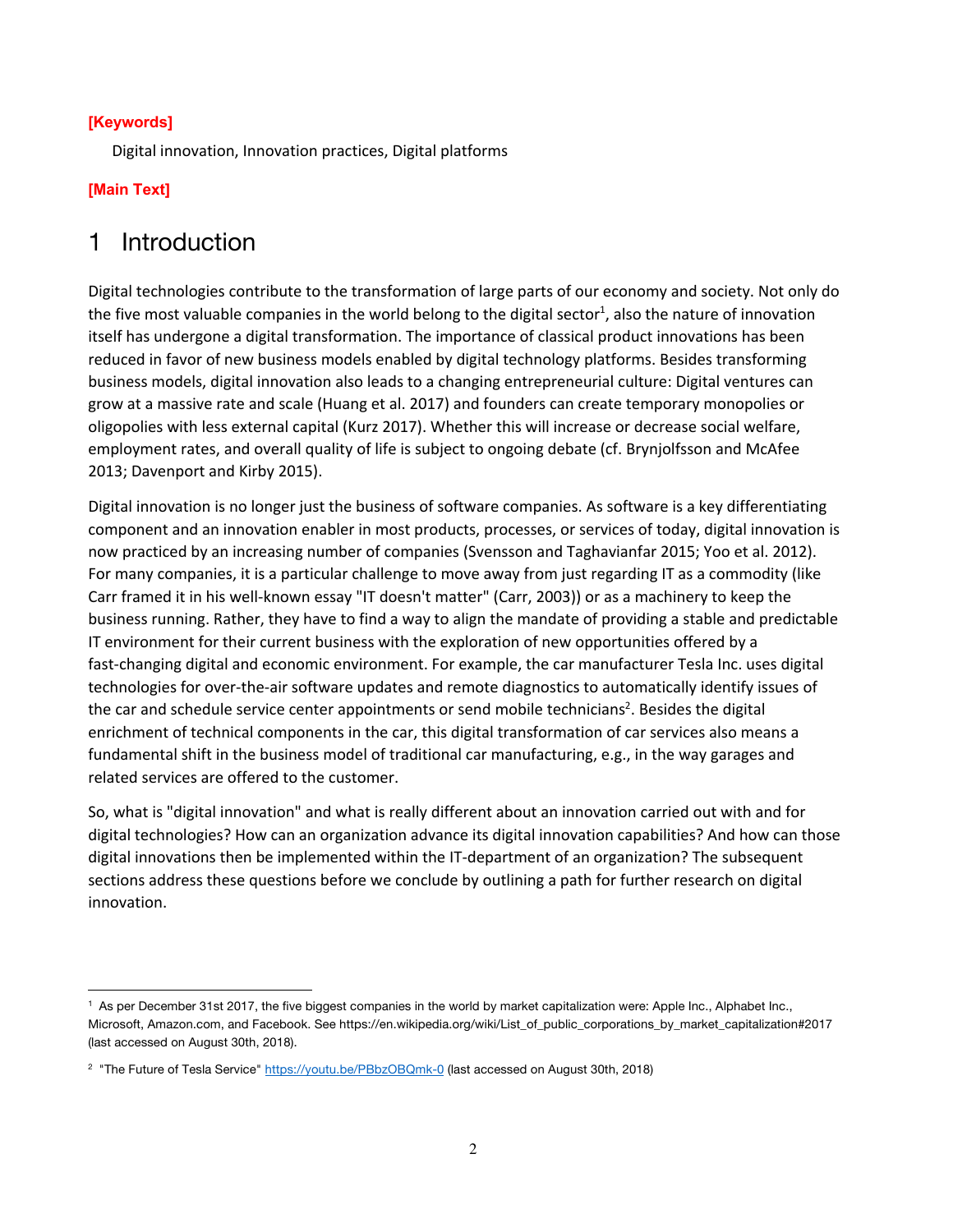### 2 Understanding Digital Innovations: From Products to Platforms

What is "digital innovation" and what is really different about it? Digital technology has three key characteristics that change the nature of innovations: First, once digitized, information can be stored, transformed, transmitted, and traced by any digital device irrespective of its content (Yoo et al. 2010). Second, digital information is editable through means of re-programming, making digital solutions malleable to changes after deployment by interaction with external systems (Kallinikos et al. 2013). And third, inherently self-referential, digital technology is needed to create digital technology (de Reuver et al., 2016; Yoo et al. 2010). That is, digital technology is both the result of and the basis for developing digital innovations, implying high scalability and low entry barriers and leading to wide participation and democratized innovation (Yoo et al., 2010).

### **Exhibit 1: Definition: Digital Innovation**

*Innovating* digitally means innovating products, processes, or business models using digital technology platforms as a means or end within and across organizations.

### **[Fig01]**



**Fig. 1** Characteristics of Digital Innovation (own illustration after Yoo et al., 2012)

**Fig. 1** provides an overview of the characteristics of digital innovation and the following sections provide further explanations. The outcomes of digital innovation are characterized by convergence and generativity (Yoo et al. 2012).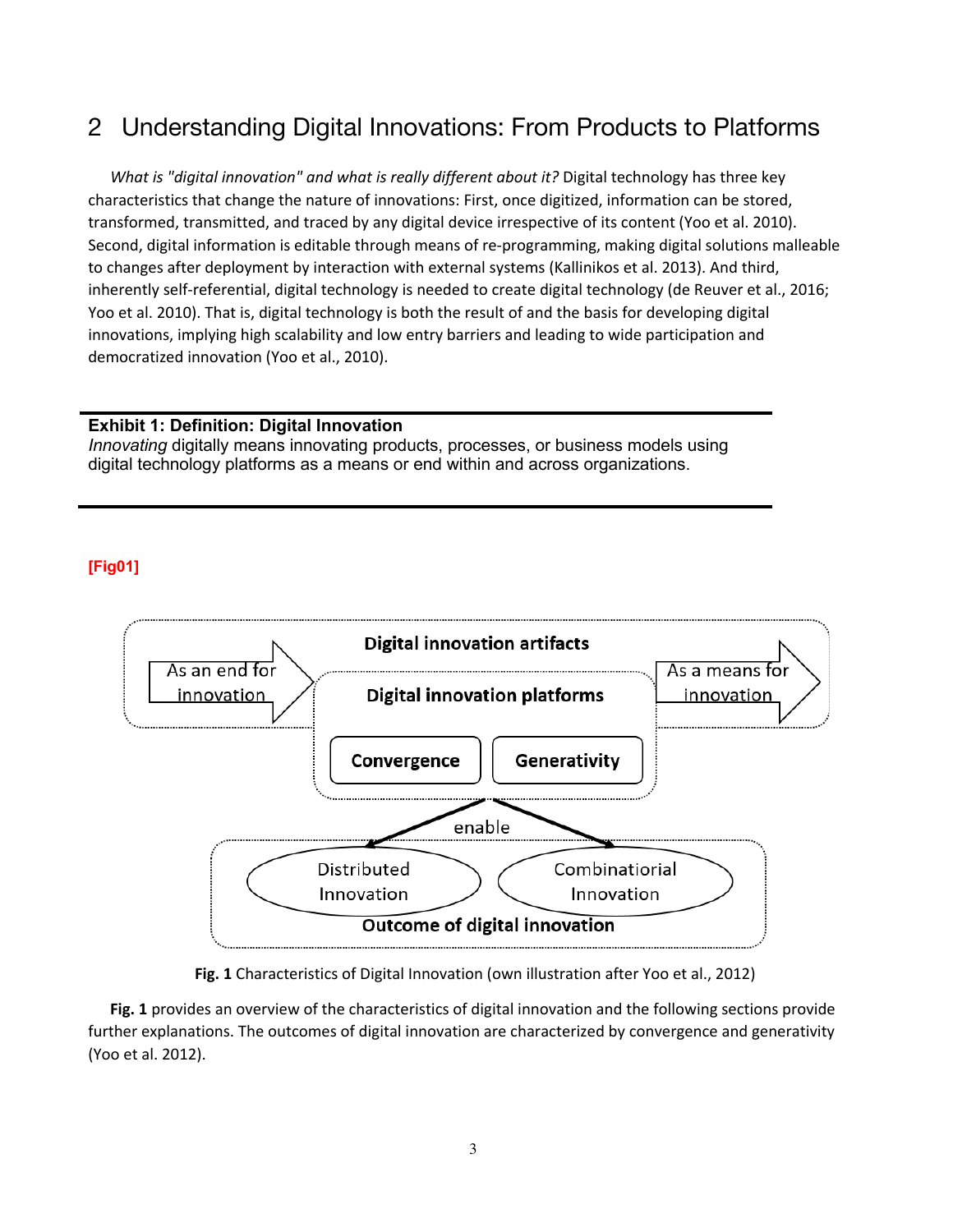*Convergence* means that the digital technologies combine previously separate components. For instance, the iPhone brought together features of a music player, a video camera, a GPS unit, a web browser, and a traditional phone, among other things.

*Generativity* points to the fact that digital technologies are inherently dynamic, extensible, and malleable. Sticking to the above example, the iPhone does not only combine different technical features, but it also allows for indefinite expansion by adding features to increase communication or gaming capabilities through its AppStore.

These two characteristics allow digital technology to be both the basis for ("digital technology as a means") and the result of ("digital technology as an end") digital innovations. In other words, digital technology enables distributed innovation, combinatorial innovation, and digital technology platforms (Yoo et al. 2012).

*Distributed innovation* means that digital innovations often result from the collection and (re-)combination of digitally encoded information across organizational boundaries (Lusch and Nambisan 2012; Yoo et al. 2012). Open interfaces enable the creation of digital services by using external digital resources while also granting other collaborators access to digital resources generated in the process. For instance, many popular social media applications, such as Instagram, Facebook, and Snapchat, use smartphone cameras to enable users to take, edit, and share photos. In turn, they offer interfaces for providing user data to advertisers.

*Combinatorial innovation* means that new digital solutions are often created by combining existing modules with embedded digital capabilities or blending different modules with the same standard. This leads to a wide range of possible combinations of digital technologies, and therefore a wide range of open-ended innovation opportunities enabled by those re-combinable digital technologies.

Moreover, the flexible character of digital technology enables the modular integration of components into *digital technology platforms*. As a result, digital technologies enable firms to innovate by creating digital platforms rather than single products. A digital technology platform is "a building block, providing an essential function to a technological system – which acts as a foundation upon which other firms can develop complementary products, technologies or services" (Gawer 2011, p. 2). For instance, many digital-born companies, such as Facebook, Uber, and Airbnb, provide a digital technology platform with a set of core functionalities that may be extended by complementary contributions from actors outside the organization.

Digital innovations rarely follow traditional logics of governance and coordination but rather emerge from the opportunities available in a digital ecosystem (Um et al. 2013). This results in loosely connected networks. Digital start-ups are born into such networks, meaning that they can develop and grow on a massive scale and in unusual ways (Tumbas et al. 2015), if and when they draw from capabilities offered by others in the ecosystem (Selander et al. 2013). For instance, digital innovation activity differs across platforms depending on the stimulation, facilitation and management of practices (Bresnahan and Greenstein 2014; Tiwana et al. 2010). The comparison between application development platforms for the mobile operating systems iOS (App Store) and Android (Google Play) often serve as an example. Although both platforms have similar technical arrangements, innovation activity differs substantially between them as a result of differing design, architecture and governance arrangements (de Reuver et al. 2016; Gawer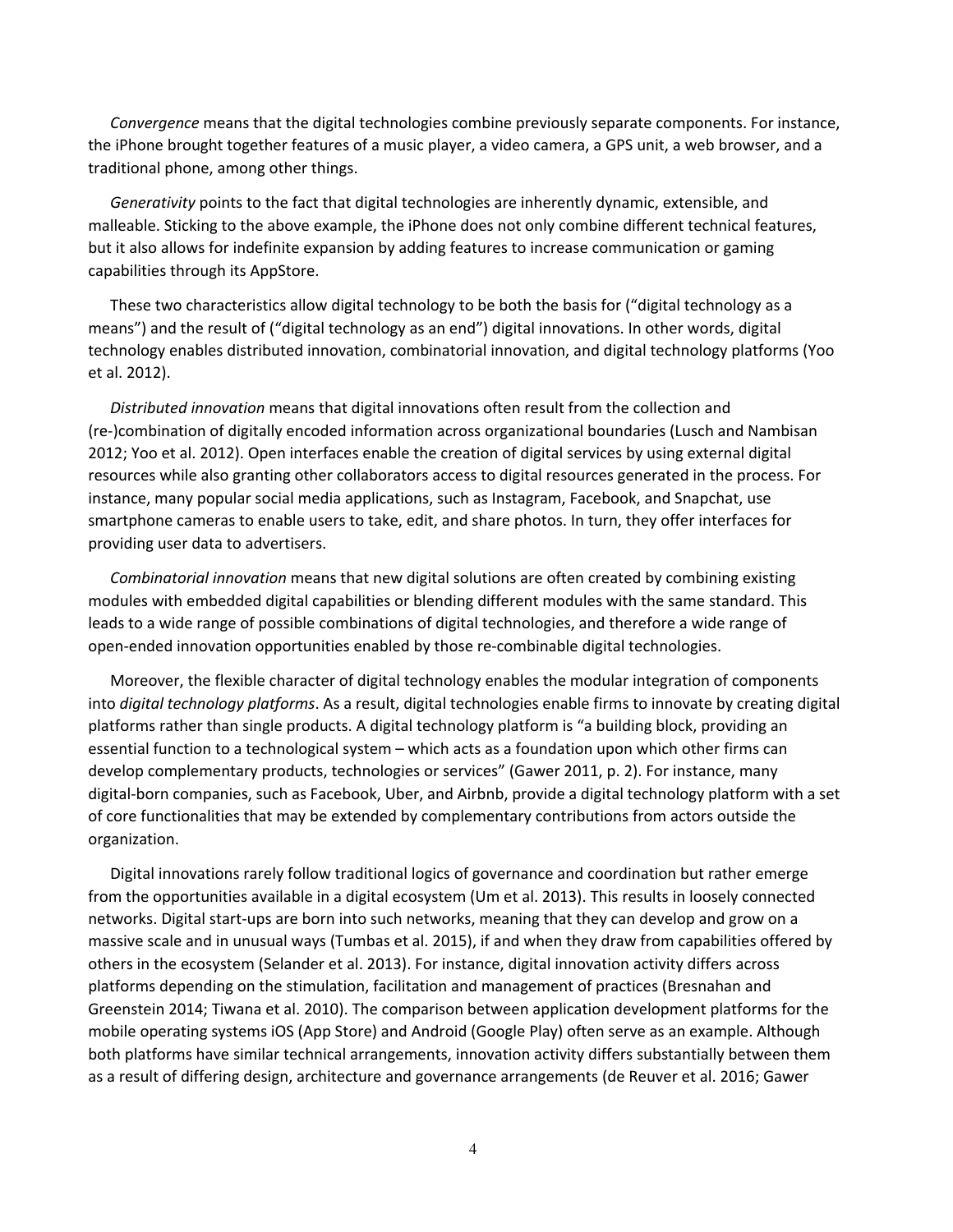2014). This allows for users to participate in the creation of digital innovations by making it increasingly easy to customize digital platform arrangements to their needs.

When it comes to developing digital innovations, the resulting solutions often embody characteristics of products and services simultaneously, thus they are often described as service innovations or product-service systems (Matzner et al. 2018). For instance, the Service-Dominant logic perspective (in short S-D logic), originating from the marketing discipline, reconceptualizes service as the application of specialized knowledge through a process of value co-creation in a network of providers, customers, beneficiaries, and other actors (Vargo and Lusch 2004). This notion of service also entails that service innovation is a networked collaborative process of co-creating value enabled by complex socio-technical systems with recombinable digital resources (Barrett et al. 2015). For instance, the vast opportunities for analytics and automation, enabled by a combination of big data, robotic process automation, machine learning, and human intelligence, significantly extends the creative leeway for service design. This digital transformation of service innovation gives rise to new fields of study, such as service systems engineering, defined as the systematic design and development of service systems (Böhmann et al. 2014). Again, a fundamental characteristic of service is that it is constituted in people's everyday practice (Barrett et al. 2015).

### 3 Organizing Digital Innovation: From Processes to Practices

*How can an organization advance its digital innovation capabilities?* Traditionally, innovation has often been described as a discrete, linear, and sequential innovation process with clearly ordered, differentiated, and consecutive phases. For instance, Tidd and Bessant (2011) divide the innovation process into *search, select, implement*, and *capture*. Chesbrough (2003) differentiates between *research* and *development*. Desouza's (2011) innovation process consists of *idea generation, advocacy & screening, experimentation, commercialization,* and *diffusion & implementation*. And Fichman et al. (2014) distinguish between *discovery, development, diffusion,* and *impact*.

The purpose of such innovation processes is essentially to coordinate the activities of individual agents and to organize these activities reasonably well according to given, recurring circumstances (Tidd and Bessant 2011). Such innovation processes are also necessary conditions for digital innovations, but they alone are not sufficient for advancing the digital innovation capabilities of an organization: Digital innovation capabilities are enhanced if organizations support combinatorial and distributed innovations. For this goal, companies also need to understand and support the "practices" (cf. Tuomi 2002) of those who actively develop digital innovations. In the context of digital innovation, we refer to this as "Digital Innovation Practices".

### **Exhibit 2: Definition: Digital Innovation Practice**

In line with recent conceptualizations, we understand *digital innovation practices* as a routinized and interdependent set of goal-oriented, digital technology-mediated, and social interactive activities in the context of digital innovation.

Practices are carried out by humans who skillfully and purposefully conduct activities using their brains, bodies, and material objects to satisfy their needs and intentions (Kaptelinin and Nardi, 2009). In fact,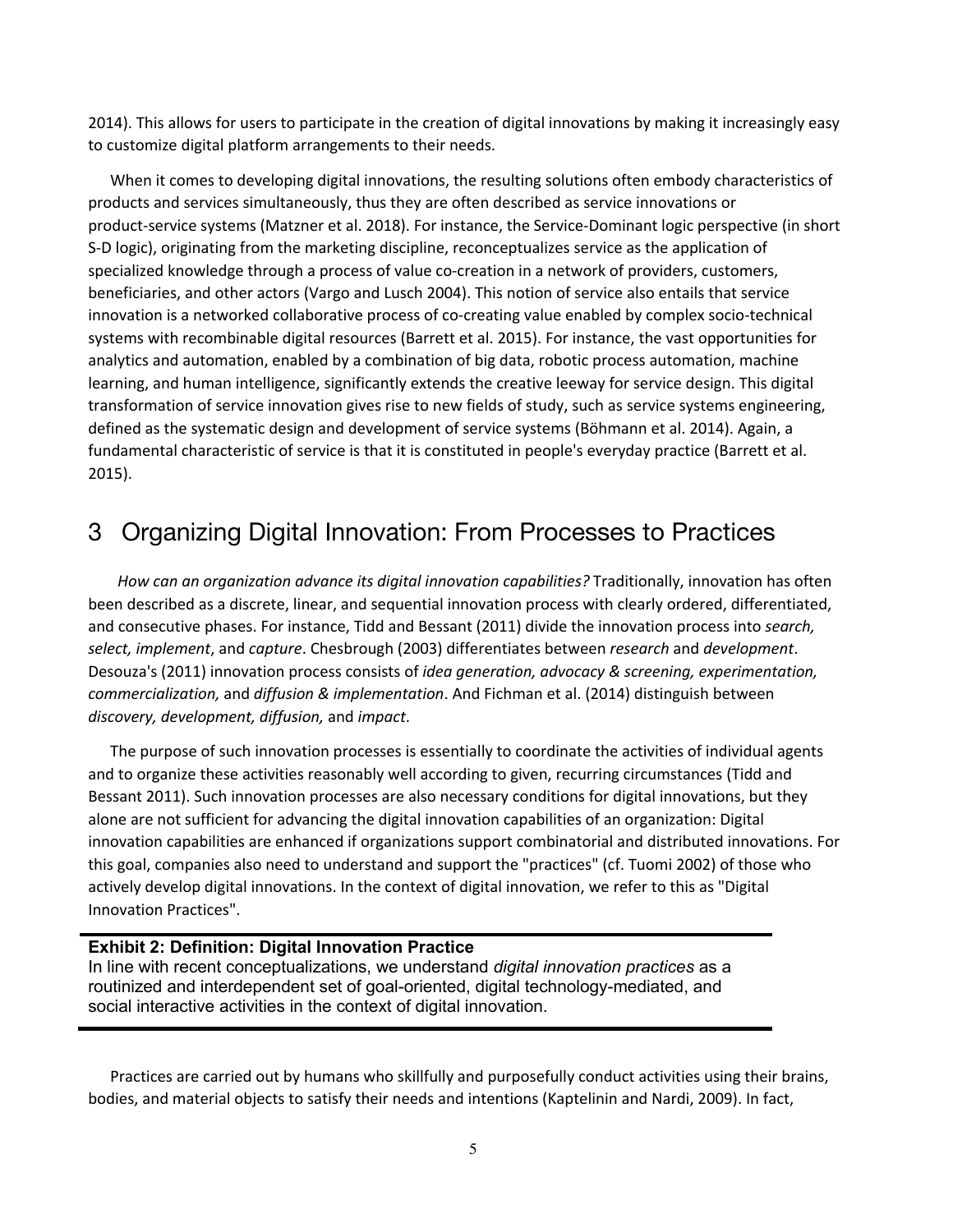practices constitute human sociality and being human means first and foremost to carry out practices as a 'doer' within a social context (Nicolini 2012, pp. 105–118).

Digital innovation practices are often carried out inside the boundaries of an organization by inventive and entrepreneurial employees, hence called *intra*preneurs (Desouza 2011, p. 5). Intrapreneurship is a form of direct participation in which the employee takes the initiative to generate, develop, and implement ideas for innovative solutions (Høyrup et al. 2012; Kesting and Ulhøi 2010). Within every employee lies an innovative potential, which organizations seek to foster and facilitate (Hargadon and Bechky, 2006; Kristiansen and Bloch-Poulsen 2010). Self-organizing networks of employees are a crucial driver for the development of digital innovations, and ever more companies facilitate the collection of ideas from all parts of the organization (Chesbrough 2003; Desouza 2011; Neyer et al. 2009).

Supporting these intrapreneurs and other self-organizing employees from a practice perspective means organizations have to provide a) instruments that allow them to keep up with the increasingly networked and connected character of innovation and support distributed innovations, and b) appropriate artifacts that make it possible to create and communicate innovative ideas and support combinatorial innovations. The following case vignette highlights fundamental aspects of digital innovation practices and the paragraphs below place these aspects in the context of recent literature. We use a pseudonym as the company wishes to remain anonymous.

#### **Case Vignette: BITS' transformation to digital innovation**

BITS is the largest privately held banking software provider in Switzerland. For more than two decades, the business model of BITS has been the development, distribution, and operation of its proprietary core banking system. After the executive board became increasingly concerned that the life cycle of this product might peak at some point, BITS took steps to develop various new solutions in the areas of mobile banking, outsourcing, financial services, and consulting.

While they initially provided a standard software solution to be installed at their clients' premises, BITS more recently started re-positioning their offering as a digital technology platform. Technically, this meant that other software companies could integrate their software with the BITS banking core and with other third-party software. Economically, this meant a new business model allowing BITS to leverage superior earnings as the software became a network product. But it also meant that they had to start sharing their platform with traditional competitors.

Along with the shifting business model, a shifting innovation culture became necessary. BITS has positioned itself as Swiss innovation leader and has been investing large parts of their earnings on innovation for years. While in the early years it appeared natural that the founders drove innovation, they now rather wanted to reap the innovative potential of their own employees. This required them to identify and support their most creative and entrepreneurial employees.

In their effort to establish an entrepreneurial culture (from managing to practicing digital innovation), BITS started organizing exhibitions where employees could present early concepts and prototypes of innovation and they implemented a phase-based innovation process. Concretely this meant using the malleability of software to create convincing innovation artifacts, most prominently prototypes (Ciriello et al. 2017) and PowerPoint (Ciriello et al. 2015). These innovation artifacts were then simultaneously applied to further develop the innovative idea, to build up a supportive community and to persuade key persons in the BITS management and in the BITS user community. While these approaches naturally evolved in the BITS culture over time, the awareness of those practices offered novel opportunities to support them, e.g., offering tools that made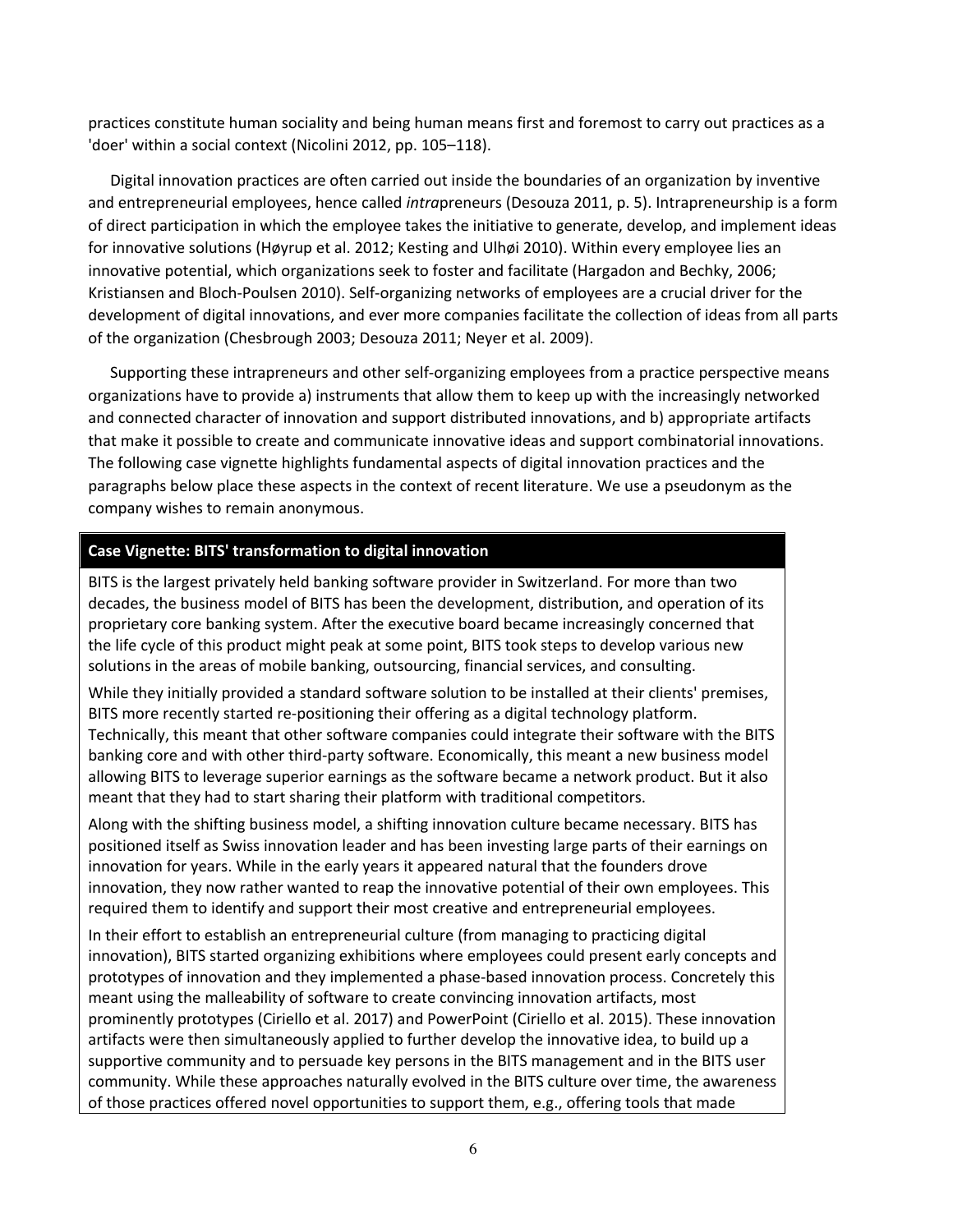informal innovation activities transparent to them and to gently transition them into the official development process (Ciriello et al. 2016). Those insights also prevented them from taking management measures that would unintentionally kill innovation practices.

The networked character of digital innovation means that organizations can be seen as an interconnected web of people, practices, tools, and other resources working together towards creating digital solutions (Ciriello, 2017). For instance, so-called promotors are employees who actively and intensively support the innovation process by providing certain resources, such as specialized knowledge, organizational influence, communication skills, and networking competencies, to overcome barriers, such as administrative hurdles, or lack of resources (Fichter 2009). And so-called catalysts are employees who play a passive role in innovation processes by supporting, facilitating, and promoting the innovativeness of their colleagues (Tortoriello et al. 2014). In a digital innovation context, providing employees with adequate spaces for social networking is often done in form of so-called *idea* hubs. Idea hubs can be understood as a nexus of collective creativity, where different kinds of employees collectively generate, refine, or extend innovation-ideas online or offline (Ciriello and Richter 2015). Such idea hubs are the focal point of collective creativity, where a connected group of employees bind ideas together to generate team level synergies. They are important for enabling employees to share ideas in digital spaces (such as enterprise social media platforms or office web applications), physical spaces (such as facilities for formal meetings and informal discussions), as well as in a combination of digital and physical spaces connected through Internet of Things technologies (Ng and Wakenshaw 2017).

Organizations can also provide employees with appropriate artifacts to create and communicate their ideas. Such *digital innovation artifacts* refer to any underspecified representation of an envisaged new digital solution (Ciriello et al. 2017). A fundamental characteristic of such artifacts is that they can manifest as abstract idea or concept and are therefore often emergent, unfinished, and partial. As such, digital innovation artifacts can be an important tool to facilitate individual work in crafting a first idea (in a combinatorial manner), as well as group communication, collaboration, and decision-making during the design of digital solutions (Badinelli et al. 2012).

## 4 Implementing Digital Innovations: From Exploitation to Exploration

While the prior section depicted how the development of digital innovations is best understood from an organizational perspective, this section switches the focus to the implementation of digital innovations. *How can an organization integrate digital innovations in their day-to-day IT business activities?* Here, organizations typically face a tension between exploitation (i.e., running and incrementally improving the existing business to ensure current viability) and exploration (i.e., radically innovating in new business areas to ensure future viability) (March 1991). Gartner proposes a bimodal IT management approach<sup>3</sup> in the face of such tensions. Rather than being predictable, focusing on improvement and renovation in more well-understood areas, management approaches for digital innovation are exploratory and focus on experimentation.

l

<sup>3</sup> https://www.gartner.com/it-glossary/bimodal/ (last accessed on August 30th, 2018).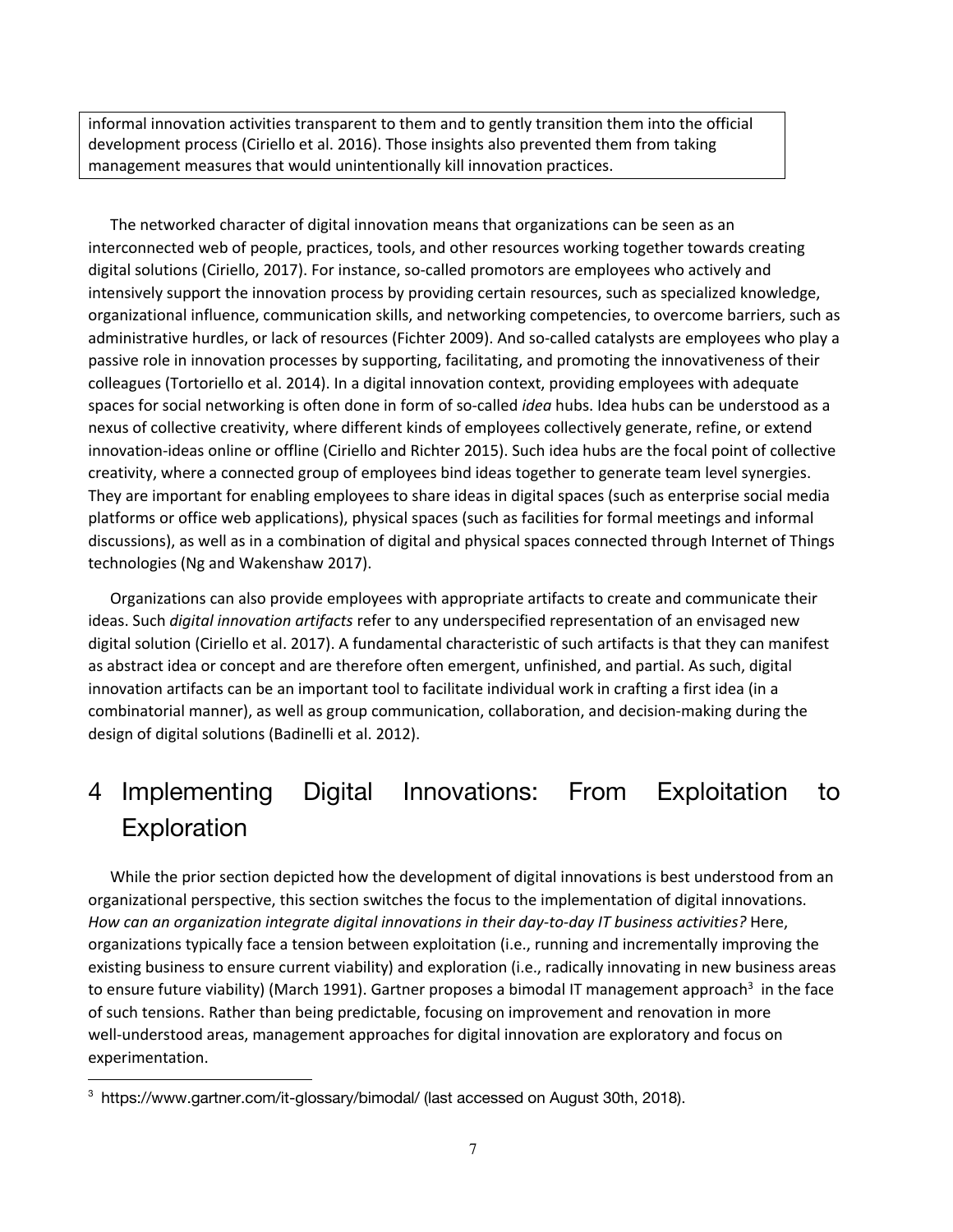In the face of such tensions, how are digital innovations then actually implemented? Implementation teams typically include business representatives, user representatives, domain specialists of the addressed domain, external specialists, and increasingly frequently also researchers from universities. These inter-disciplinary teams usually do not only follow an agile software development process, but also systematically engage in exploration as part of their innovation practices. Literature distinguishes between three types of such practices:

1. Teams explore the potential of new technologies by applying them to proof-of-concept and proof-of-value prototypes (Nunamaker et al. 2015). In doing so, they try to identify promising use cases for emerging technologies.

2. Teams explore user needs by applying methods or frameworks like Design Thinking (Brown 2008; Dolata and Schwabe 2016). In an iterative process they understand user needs, quickly develop prototypes and evaluate them with users. In recent years, the initially vague Design Thinking approach has matured into an engineering method applied by major companies such as SAP and IBM, and special "flavors" of Design Thinking make it applicable to diverse areas beyond classical product development, such as service innovation (Brown and Wyatt 2010; Plattner et al. 2009).

3. Teams explore the economic viability of innovative ideas by linking them with novel business model patterns (Osterwalder and Pigneur 2010) and testing them in pilot studies. While existing management approaches focus primarily on *what* activities take place in digital innovation, it is subject to ongoing scholarly discourse *how* these activities should be supported (Ciriello et al. 2017). This opens up opportunities for design science scholars to develop prescription-driven knowledge, which can be used by professionals to design solutions for management problems (van Aken 2004) in the context of digital innovation.

### 5 Taking Digital Innovation Further

Digital innovation is a multi-faceted phenomenon that offers desirable insights for cross-disciplinary research. In this article, we bring together perspectives from innovation management, digital innovation, and practice theory. We argue that the three perspectives complement each other well, and we outline a path for understanding and improving the management and practice of innovation in the digital age. We consider it promising to study all the above introduced characteristics of digital innovation. Figure 2 provides an overview of promising research areas within digital innovation, and the following paragraph provide corresponding research questions and further explanations.

### **[Fig02]**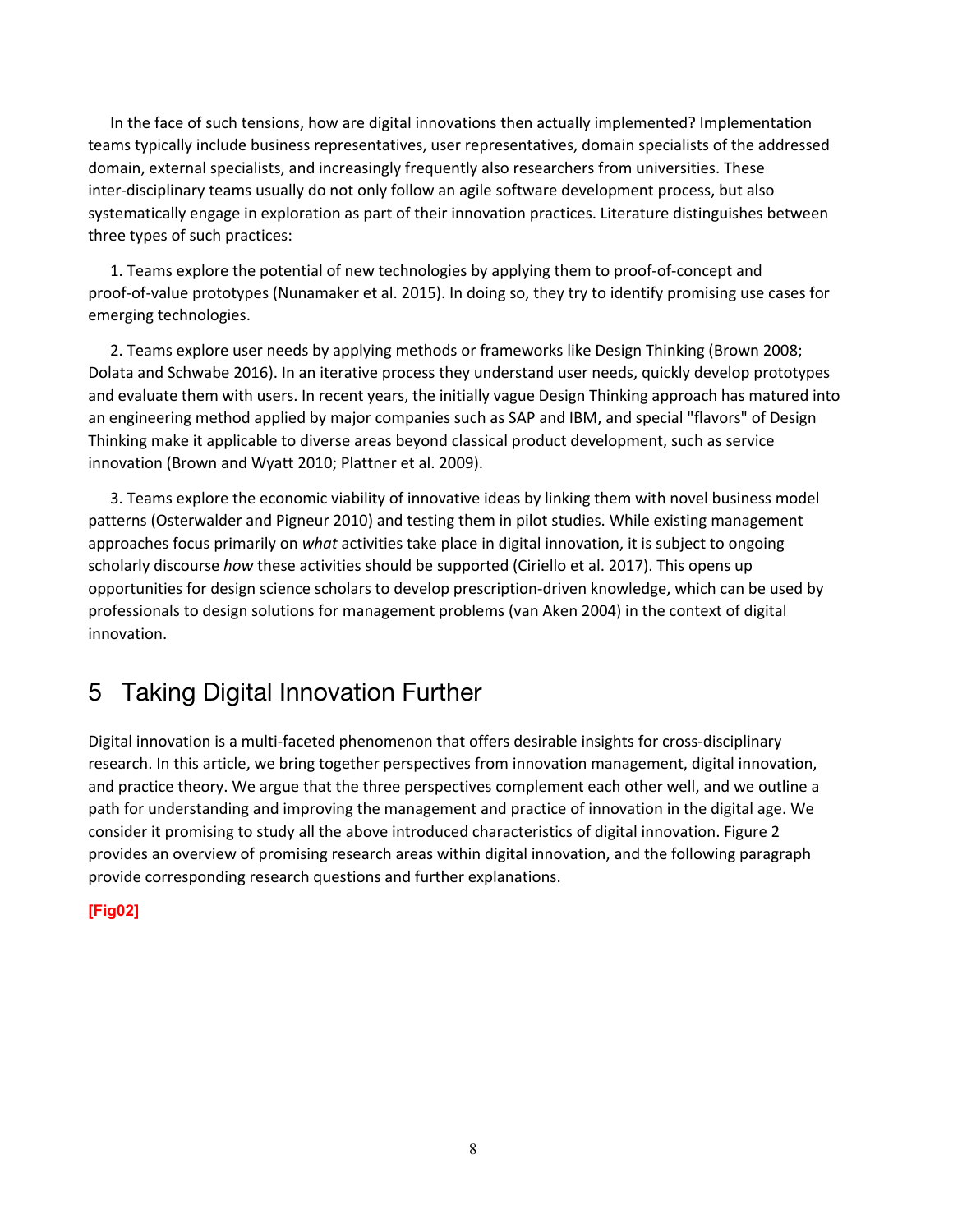

#### **Fig. 2** Further research field for digital innovation

When it comes to innovation practices, it is important to better understand the twofold role of digital *artifacts as means and end*. How are these artifacts part of innovation practices and how are they the product of these practices? Relating to some specific earlier mentioned practices, it is relevant to further study how digital artifacts can support social networking and interaction in digital innovation practices and how employees use digital artifacts to communicate ideas. Specifically, how do artifacts support storytelling, persuasion, decision-making, and knowledge transfer within organizations? How do digital artifacts enable and constrain innovation practices?

When it comes to *designing digital technology platform architectures*, De Reuver et al. (2016) call for further research on understanding the architecture of digital platforms and how they should be designed. Furthermore, they call for a more precise definition of concepts and rigorous in-depth studies on *their transformative power and effect on everyday life*. As we are trying to understand the innovation platform established in the last decade, blockchain technologies are challenging our comprehension developed so far (Beck, 2018). What does digital scarcity (Miscione et al. 2017) mean for digital innovations? Are there mechanisms for generativity of transactions and rights? What does decentralized control mean for platforms? What is the role of generativity and convergence in these digital technologies? What are appropriate organizational practices to create digital innovations and how can organizations enable the emergence of digital innovations stemming from their employees' creativity?

When it comes to different *appropriate organizational practices*, it would be interesting to study how different constellations of people, places, and time stimulate collective creativity. What different kinds of social influence exist in organizations and what is the effect of digital artifacts on social interactions? At which times and in which places do people communicate ideas?

### **[References]**

#### **References**

Badinelli R, Barile S, Ng I, Polese F, Saviano M, Di Nauta P (2012) Viable service systems and decision making in service management. J Serv Manag 23(4):498–526 Beck, R. (2018). Beyond Bitcoin: The Rise of Blockchain World. IEEE Computer, 51(2), 54-58.

Böhmann T, Leimeister JM, Möslein K (2014) Service systems engineering. Bus Inf Syst Eng 6(2):73–79 Bresnahan T, Greenstein S 2014) Mobile computing: the next platform rivalry. Am Econ Rev 104:475–480.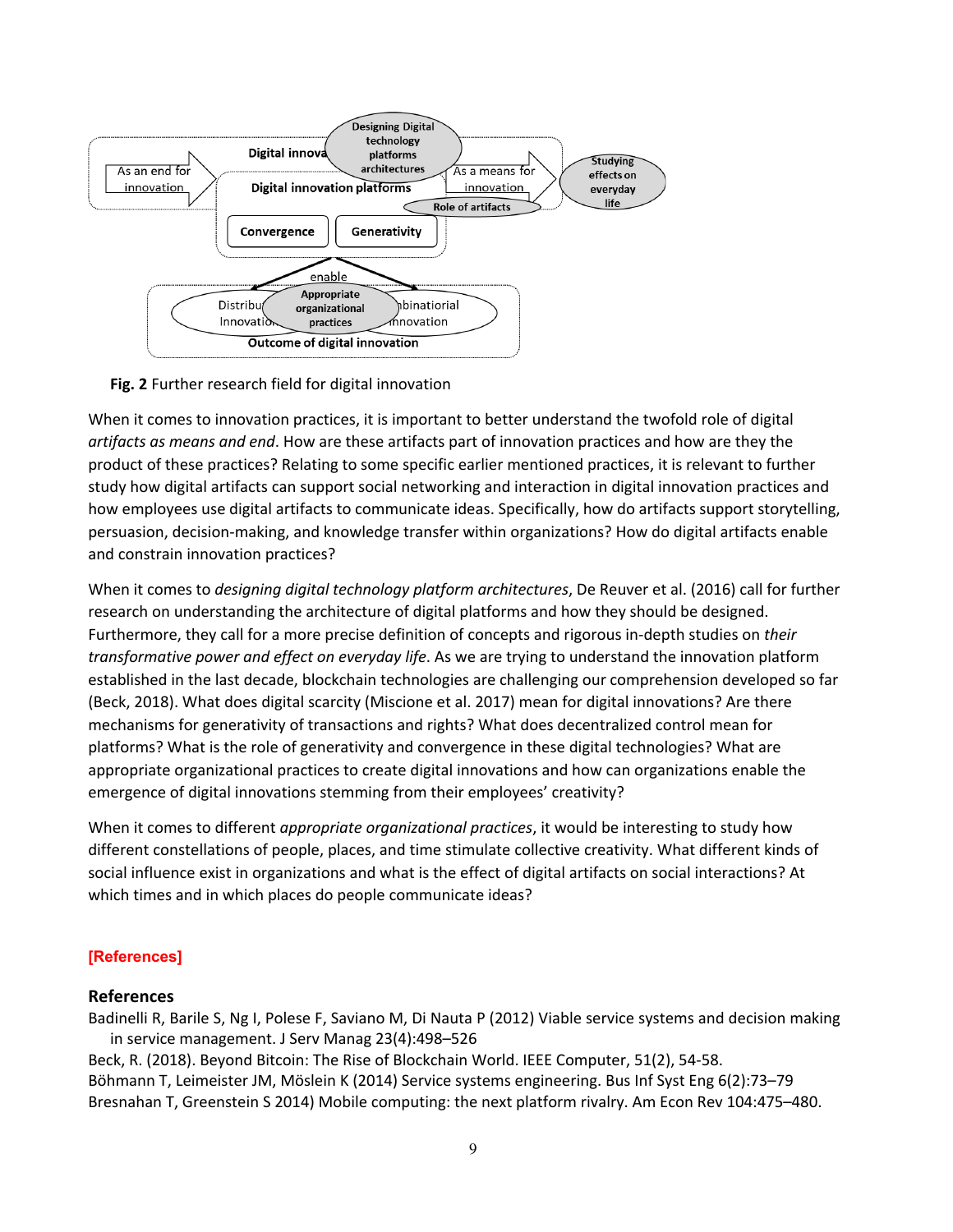Brown T (2008) Design thinking. Harvard Business Review, June 2008, pp. 84-96.

Brown, T., & Wyatt, J. (2010). Design thinking for social innovation. Development Outreach, 12(1), 29-43.

Brynjolfsson, E., & McAfee, A. (2013). The great decoupling. New Perspectives Quarterly, 30(1), 61-63.

BSA (2009) Software industry: facts and figures https://www.bsa.org/country/public%20policy/~/media/files/policy/security/general/sw\_factsfigures.as hx (last accessed 30 August 2018)

Carr, N. G. (2003). IT doesn't matter. Educause Review, 38, 24-38.

- Chesbrough HW (2003) Open innovation: The new imperative for creating and profiting from technology. Harvard Business Press
- Ciiello RF (2017) Digital innovation: people, practices, tools. Dissertation, University of Zurich, Switzerland
- Ciriello RF, Richter A, Schwabe G (2017) When prototyping meets storytelling: practices and malpractices in innovating software firms. In: Proceedings of the 39th International Conference on Software Engineering: Software Engineering in Practice Track. IEEE Press, pp 163–172
- Ciriello RF, Aschoff FR, Dolata M, Richter A (2014) Communicating ideas purposefully toward a design theory of innovation artifacts. In: Proc. of the 22nd European Conference on Information Systems (ECIS 2014), Tel Aviv, Israel
- Ciriello RF, Richter A (2015) Idea hubs as nexus of collective creativity in digital innovation. In: Proc. of the 36th International Conference on Information Systems (ICIS 2015), Fort Worth, USA
- Ciriello RF, Richter A, Schwabe G (2015) PowerPoint use and misuse in digital innovation. In: Proc. of the 23nd European Conference on Information Systems (ECIS2015), Münster, Germany
- Ciriello RF, Richter A, Schwabe G (2017) From process to practice: towards a practice-based model of digital innovation. In. Proc. of the 38th International Conference on Information Systems (ICIS 2019), Seoul, South Korea
- Ciriello, R. F. (2017). Digital Innovation: People, Practices, Tools. Doctoral dissertation, University of Zurich.
- de Reuver, M., Sørensen, C., & Basole, R. C. (2018). The digital platform: a research agenda. Journal of Information Technology, 33(2), 124-135.
- Desouza KC (2011) Intrapreneurship: managing ideas within your organization. University of Toronto Press, Toronto
- Dolata, M., & Schwabe, G. (2016). Design Thinking in IS Research Projects. In Design Thinking for Innovation (pp. 67-83). Springer, Cham.
- Engeström Y (1987) Learning by expanding: an activity-theoretical approach to developmental research.
- Fichter K (2009) Innovaton communities: the role of networks of promotors in Open Innovation. R&D Manag 39:357–371. https://doi.org/10.1111/j.1467-9310.2009.00562.x
- Gartner (2016) Gartner says global IT spending to reach \$3.5 trillion in 2017. Gartner Newsroom. http://www.gartner.com/newsroom/id/3482917. Accessed 31 July 2017
- Gawer, A. (2014). Bridging differing perspectives on technological platforms: Toward an integrative framework. *Research policy*, *43*(7), 1239-1249.
- Hargadon, A. B., & Bechky, B. A. (2006). When collections of creatives become creative collectives: A field study of problem solving at work. *Organization Science*, *17*(4), 484-500.
- Huang, J., Henfridsson, O., Liu, M. J., & Newell, S. (2017). Growing On Steroids: Rapidly Scaling The User Base Of Digital Ventures Through Digital Innovaton. *MIS Quarterly*, *41*(1).
- Høyrup S, Hasse C, Bonnafous-Boucher M, Møller K, Lotz M (2012) Employee-driven innovation: a new approach. Palgrave Macmillan, Basingstoke
- Kallinikos, J., Aaltonen, A., & Marton, A. (2013). The Ambivalent Ontology of Digital Artifacts. Mis Quarterly, 37(2).
- Kaptelinin V, Nardi BA (2009) Acting with technology: activity theory and interaction design. MIT Press, Cambridge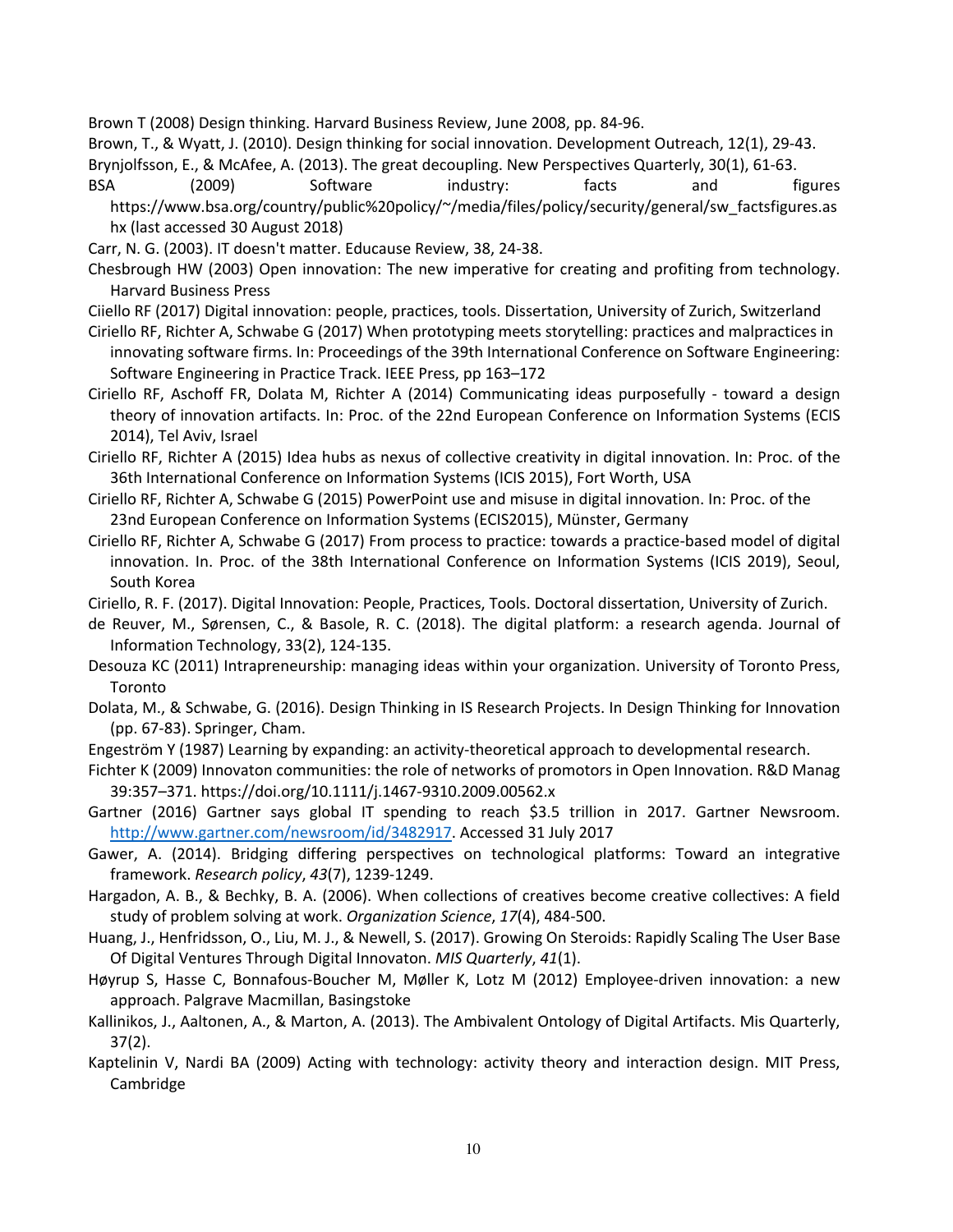Kesting, P., & Parm Ulhøi, J. (2010). Employee-driven innovation: extending the license to foster innovation. Management decision, 48(1), 65-84. https://doi.org/10.1108/00251741011014463

- Kristiansen, M., & Bloch-Poulsen, J. (2010). Employee driven innovation in team (EDIT)–Innovative potential, dialogue, and dissensus. International Journal of Action Research, 6(2-3), 155-195.
- Kurz M (2017) On the formation of capital and wealth. Stanford University Working Paper
- Leont'ev EV (1978) Activity, consciousess, and personality. Moscow: Progress
- Lusch, R. F., & Nambisan, S. (2015). Service innovation: A service-dominant logic perspective. MIS quarterly, 39(1).
- MacCormack, A. (2001). Product-development practices that work: How internet companies build software. MIT Sloan Management Review, 42(2), 75-84.
- March, J. G. (1991). Exploration and exploitation in organizational learning. Organization science, 2(1), 71-87.
- Matzner, M., Büttgen, M., Demirkan, H., Spohrer, J., Alter, S., Fritzsche, A., ... & Neely, A. (2018). Digital Transformation in Service Management. SMR-Journal of Service Management Research, 2(2), 3-21.
- Miscione G, Ziolkowski R, Zavolokina L, Schwabe G (2017) Tribal governance: the business of blockchain authentication. In: Proc. of the 51st Hawaii International Conference on System Sciences (HICSS 2018).
- Nambisan, S., Lyytinen, K., Majchrzak, A., & Song, M. (2017). Digital Innovation Management: Reinventing innovation management research in a digital world. Mis Quarterly, 41(1).
- Neyer, A. K., Bullinger, A. C., & Moeslein, K. M. (2009). Integrating inside and outside innovators: a sociotechnical systems perspective. R&d Management, 39(4), 410-419. https://doi.org/10.1111/j.1467-9310.2009.00566.x
- Ng ICL, Wakenshaw SYL (2017). The Internet-of-things: review and research directions. Int J Res Market 34(1):3–21
- Nicolini D (2012) Practice theory, work, and organization: an introduction. Oxford University Press, Oxford
- Nunamaker Jr, J. F., Briggs, R. O., Derrick, D. C., & Schwabe, G. (2015). The last research mile: Achieving both rigor and relevance in information systems research. Journal of management information systems, 32(3), 10-47.
- Osterwalder A, Pigneur Y (2010) Business model generation: a handbook for visionaries, game changers, and challengers. Wiley, oboken
- Pentland BT (1999) Organizations as networks of action. Variations in organization science: in honor of Donald T. Campbell. Sage, Thousand Oaks, pp 237-253
- Plattner H, Meinel C, Weinberg U (2009) Design thinking. Springer, Heidelberg
- Selander, L., Henfridsson, O., & Svahn, F. (2013). Capability search and redeem across digital ecosystems. Journal of Information Technology, 28(3), 183-197.
- Svensson RB, Taghavianfar M (2015) Selecting creativity techniques for creative requirements: an evaluation of four techniquesusing creativity workshops. In: Requirements Engineering Conference (RE), 2015 IEEE 23rd International. IEEE, pp 66–75
- Tidd J, Bessant J (2011) Managing innovation: integrating technological, market and organizational change. Wiley, Hoboken
- Tiwana, A., Konsynski, B., & Bush, A. A. (2010). Research commentary—Platform evolution: Coevolution of platform architecture, governance, and environmental dynamics. Information systems research, 21(4), 675-687.
- Tortoriello, M., McEvily, B., & Krackhardt, D. (2014). Being a catalyst of innovation: The role of knowledge diversity and network closure. Organization Science, 26(2), 423-438.
- Tumbas S, Berente N, Seidel S, vom Brocke J (2015) The "digital façade"of rapidly growing entrepreneurial organizations. Interational Conference on Information Systems (ICIS2015), Fort Worth, USA
- Tuomi I (2002) Networks of innovation. Oxford University Press, Oxford